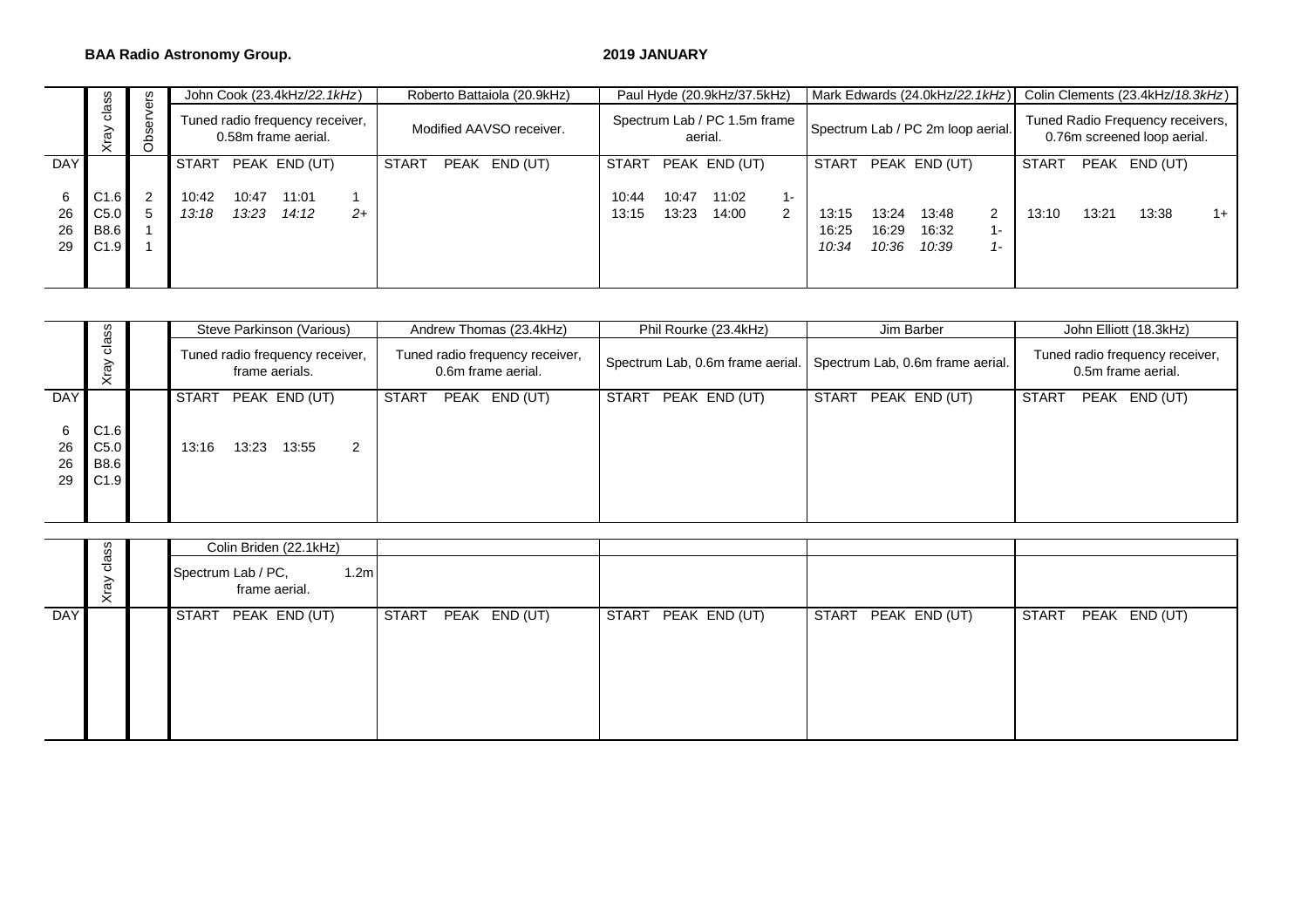# **VLF flare activity 2005/18.**

 $\blacksquare$  C  $\blacksquare$  M  $\blacksquare$   $\blacksquare$  X  $\blacksquare$  Relative sunspot number

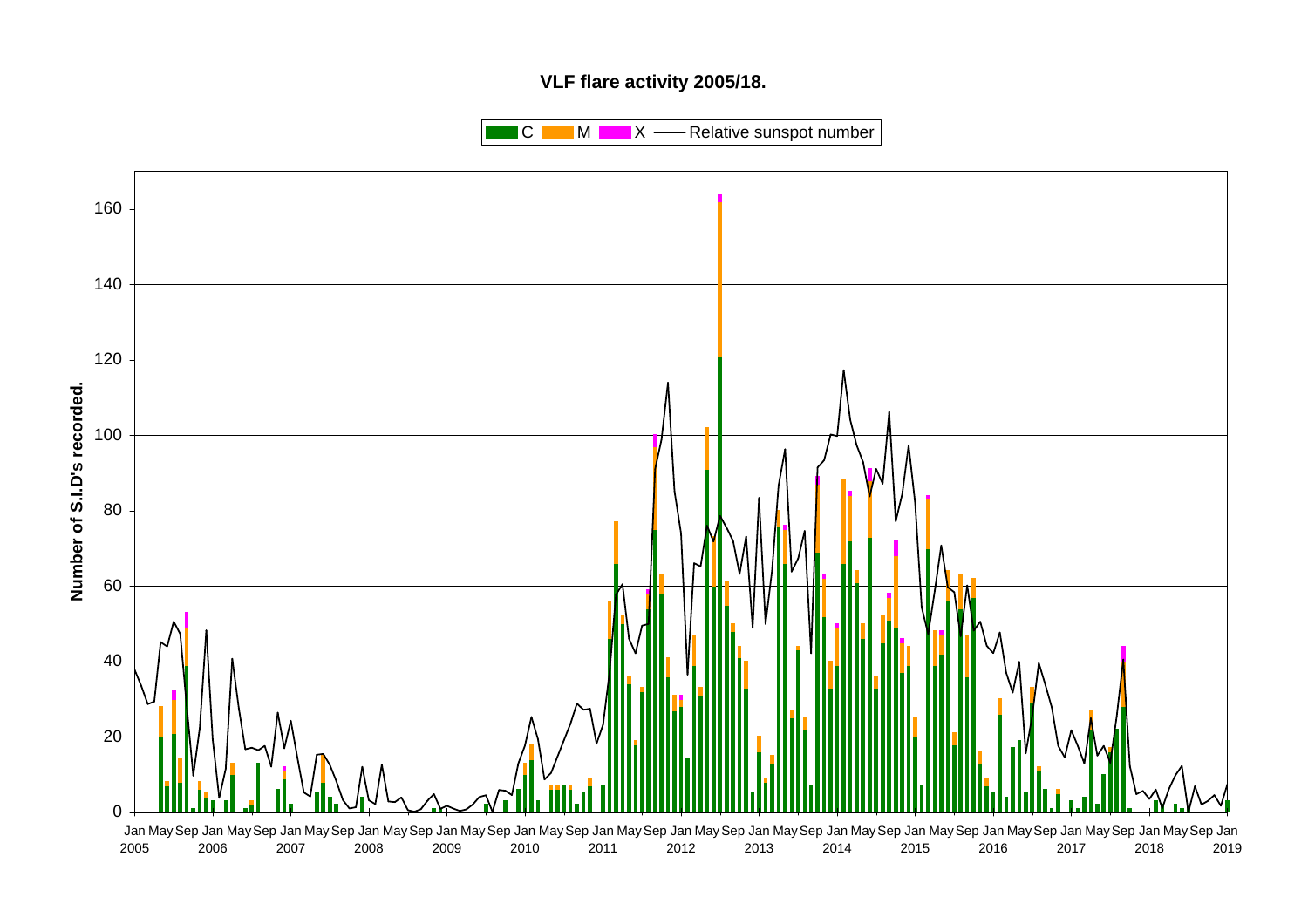## BAA Radio Astronomy Group. 2019 JANUARY.

To start the year we have been able to record three C-class flares, the first since 2018 July. January began with the X-ray flux at around A1 levels, increasing for a few days either side of the C1.6 flare on the 6<sup>th</sup>. The background flux then faded back to A1 levels until the 22<sup>nd</sup>, when a new active region appeared. This produced numerous small flares as well as the C5.0 that we recorded. There was also a C5.2 flare at 06:11UT on the 30th, too early in the morning to record as a SID.



This recording by Paul Hyde shows the C1.6 flare peaking at 10:47UT on the  $6<sup>th</sup>$ . It shows well at 37.5kHz (brown trace) and 20.9kHz (green). My own recording shows it at 23.4kHz, although it is less distinct in Paul's recording at that frequency.



As AR 2733 appeared on January 21<sup>st</sup>, it developed a large sunspot count with plenty of low-level flaring before the C5.0 on the  $26$ <sup>th</sup>. Mark Edwards' recording shown on the next page also shows a smaller B8.6 flare peaking at 16:29UT on the 24kHz signal.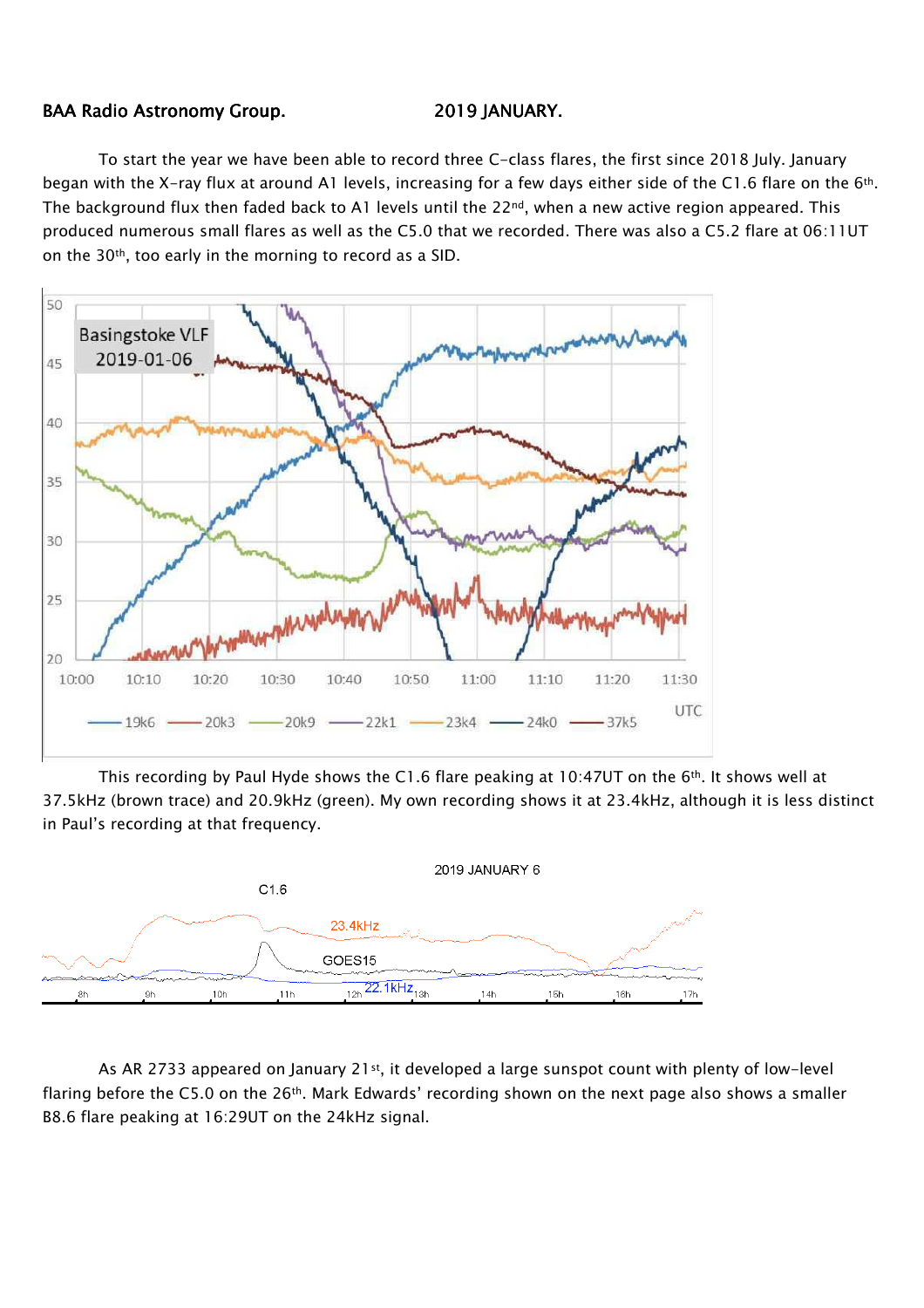



The C5 flare also shows well in this recording by Colin Clements. AR2733 continued to develop as it approached the solar limb, producing a C1.9 flare on the 29<sup>th</sup> and the C5.2 flare on the 30<sup>th</sup> as is disappeared from view.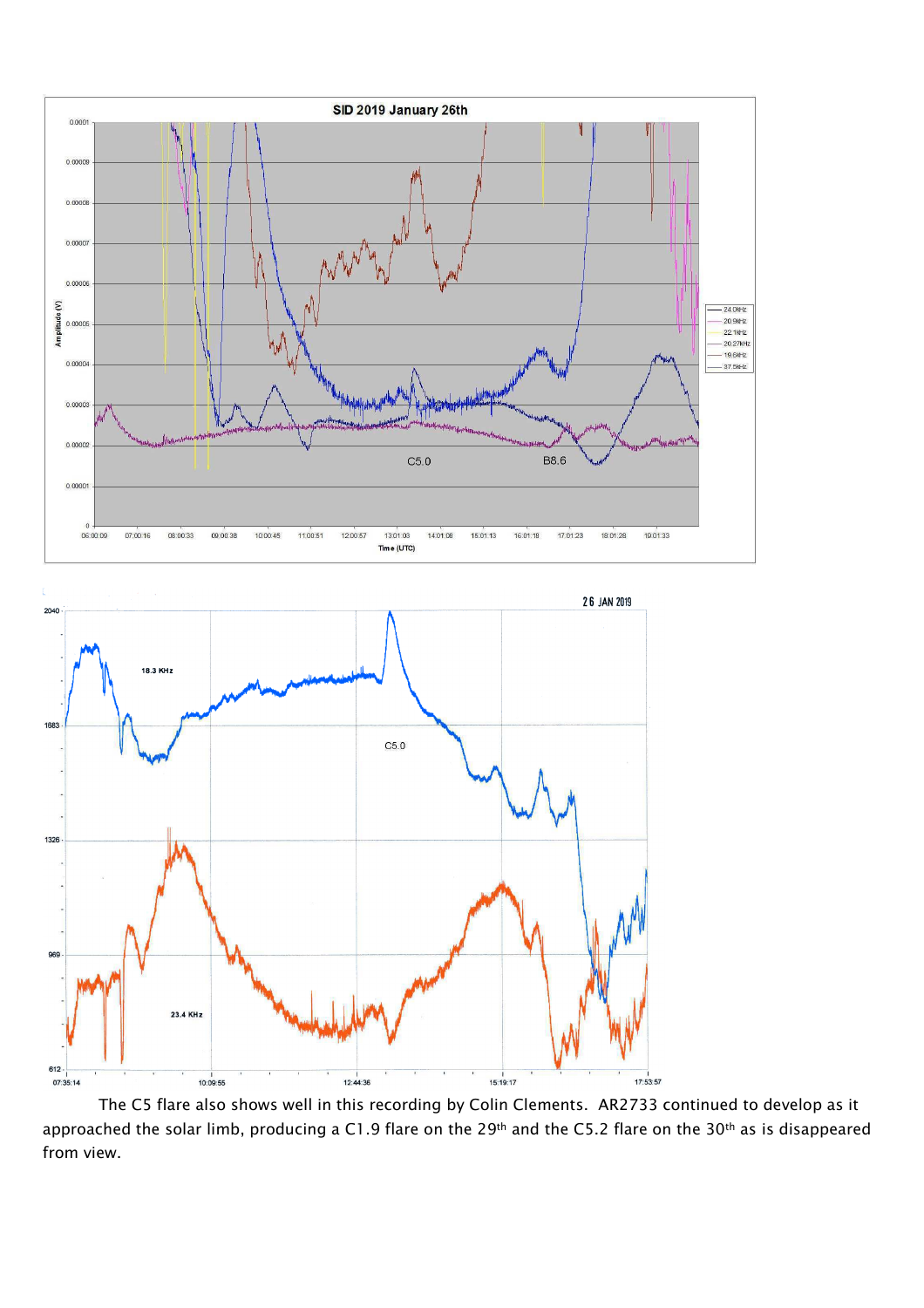# MAGNETIC OBSERVATIONS.

There were no CMEs associated with any of this month's flares, coronal holes remaining as the major source of magnetic activity. The disturbance from the end of December continued into January 1st, but was very subdued. There was also a very mild disturbance over the 4<sup>th</sup> to 6<sup>th</sup>, and again from the 14<sup>th</sup> to 20<sup>th</sup>. A combination of north and south polar as well as a large equatorial coronal hole produced a slightly more active period from the 23rd to 25th.



Roger Blackwell's chart shows the disturbance overnight on the 23<sup>rd</sup> and through the morning of the 24<sup>th</sup>. Activity picks-up again about 17UT on the 24<sup>th</sup>, but then quickly fades. Colin Clements also has a good recording of this:



A very brief active period was recorded from 21UT until midnight on the 31<sup>st</sup> as more small coronal holes became involved.

Magnetic observations received from Colin Clements, Roger Blackwell, Gonzalo Vargas and John Cook.